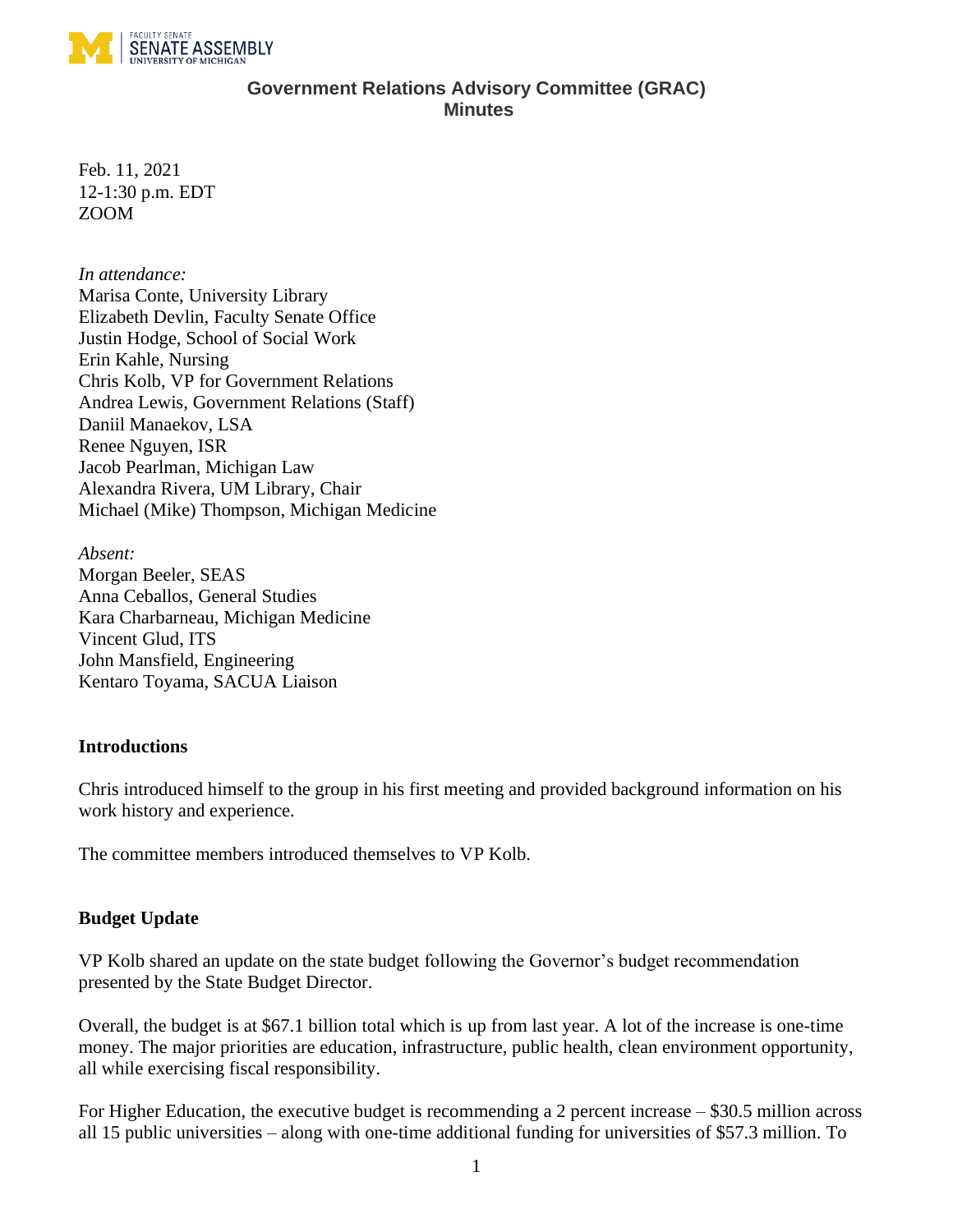

#### **Government Relations Advisory Committee (GRAC) Minutes**

qualify for the additional funds, universities need to adopt COVID-19 related policies regarding testing, tracing, etc. which U-M already has in place. In sum, this would be a six percent increase for all universities; however, the big issue is that these are all one time funds and would not be used as a base for next year's budget discussions/development.

The budget process is long, beginning in February with the goal of being completed by the beginning of July.

In the context of the budget, VP Kolb mentioned the importance of advocating for the University of Michigan by educating legislators and key decision makers of the University's role as a public research facility and the return on investment they receive. This is an on-going national conversation and the University needs to continue to demonstrate its value to the state.

In response to a question from committee member Manaekov, VP Kolb clarified that the executive budget recommendation does not take potential federal relief dollars into consideration – only existing funding.

Committee member Nguyen had follow-up questions regarding funding across the 15 public universities and the Michigan Reconnect Program. VP Kolb provided some more insight into how the money is allocated and university efforts to support nontraditional students.

Committee member Hodge spoke about how the university and city are balancing keeping everyone safe without locking people completely in place due to the pandemic. Most of the time in city commission meetings has been spent on vaccine distribution, and trying to address challenges due to allocation from the state and short supply.

Committee member Manaekov inquired if there have been any discussions at the university in response to proposals related to canceling out student debt as this may have some interesting market implications. The committee did not have an answer, and committee member Manaekov stated he hoped the university was looking into it.

Chair Rivera asked VP Kolb if there was anything the committee could do to support him. VP Kolb stated the committee was a good conduit as to what is going on on-campus. He stated that the Government Relations office is trying to think strategically on public engagement and identify resources that the university can provide to the state. With a decentralized campus, it's helpful being able to reach out to the committee as a resource and sounding board.

## **Special projects**

Committee member Hodge spoke about a roster of U-M employees who are in elected office or other governmental roles and the possibility of creating a civic engagement program that makes use of the expertise of people at the university. He spoke with the Ginsberg Center and they are very interested in this potential project.

Committee member Nguyen mentioned a virtual event she attended with Turn Up Turn Out on the topic of the death penalty and how an individual can find out information leading up to an election. There will be another event on the topic of student debt forgiveness.